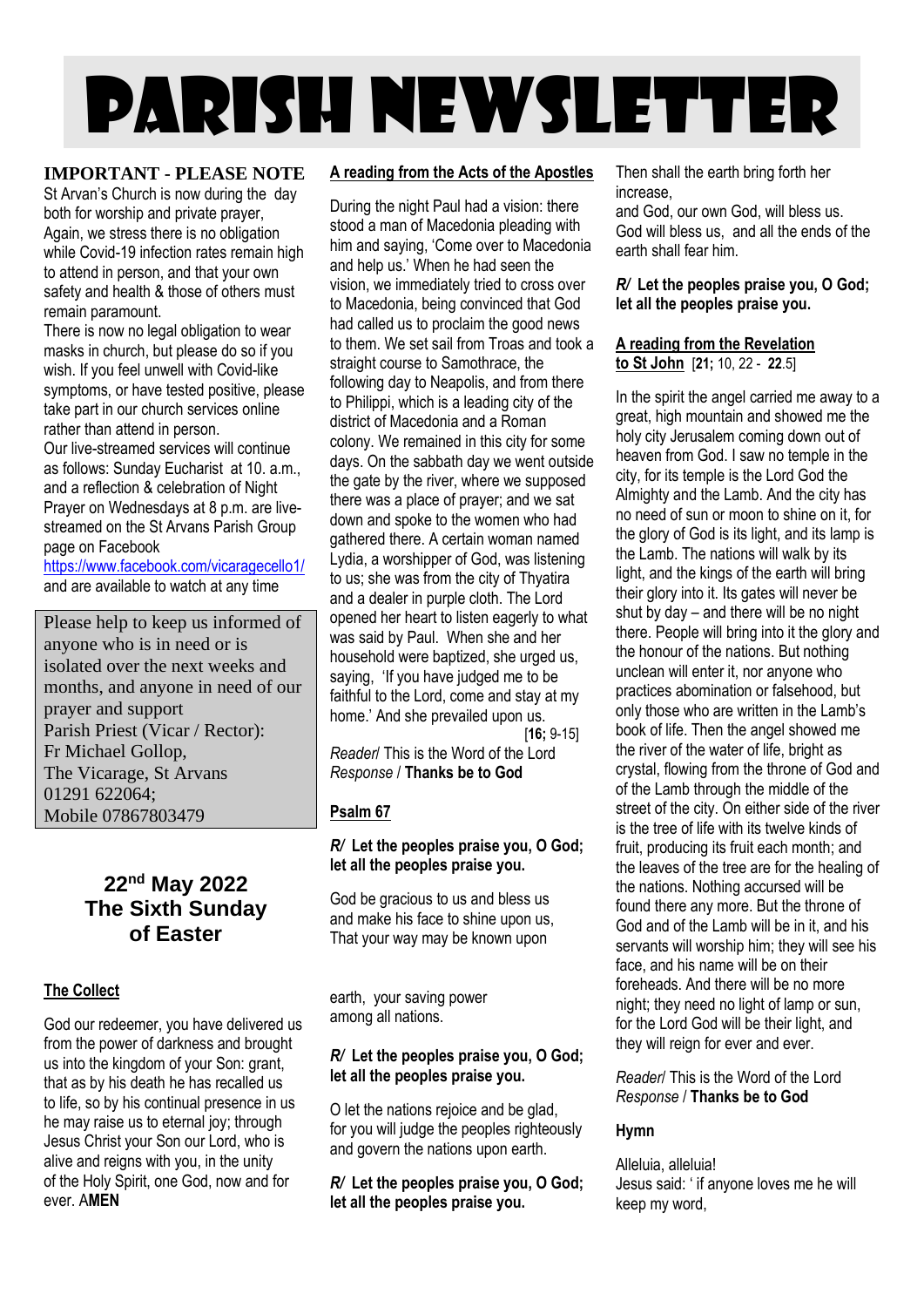#### and my Father will love him, and we shall come to him. **Alleluia!**

The Lord be with you: **And also with you**

**Listen to the Gospel of Christ according to St. John**. [**14,** 23-29]

## *R/ Glory to you, O Lord.*

## *Jesus said to his disciples:*

**T**hose who love me will keep my word, and my Father will love them, and we will come to them and make our home with them. Whoever does not love me does not keep my words; and the word that you hear is not mine, but is from the Father who sent me. I have said these things to you while I am still with you. But the Advocate, the Holy Spirit, whom the Father will send in my name, will teach you everything, and remind you of all that I have said to you. Peace I leave with you; my peace I give to you. I do not give to you as the world gives. Do not let your hearts be troubled, and do not let them be afraid. You heard me say to you, "I am going away, and I am coming to you." If you loved me, you would rejoice that I am going to the Father, because the Father is greater than I. And now I have told you this before it occurs, so that when it does occur, you may believe.'

This is the Gospel of the Lord **R/** *Praise to you, O Christ.*

## **A Prayer of Spiritual Communion**

My Jesus, I believe that you are in the Blessed Sacrament. I love you above all things, and I long for you in my soul. Since I cannot now receive you sacramentally, come at least spiritually into my heart. As though you have already come, I embrace you and unite myself entirely to you; never permit me to be separated from you. Amen. *(The Confraternity of the Blessed Sacrament)*

# **For Your Prayers**

On this Rogation Sunday we pray for the well-being of the earth and everything which lives on it.

Farmers and all who work on the land; all who care for the natural world and its creatures.

The people of Ukraine.

The peace of the world

Those killed and injured in Ukraine Those without adequate food and shelter For all migrants, refugees, and all forced

to flee from their homelands Those here and throughout the world who continue to suffer from the Coronavirus

pandemic - for doctors, nurses and all medical staff, all carers, medical scientists and researchers.

For those in government throughout the world, that they may make informed, wise and compassionate decisions

## **For the Church:**

For the bishops of the Church: Cherry, Bishop of Monmouth, Philip, Episcopal Visitor of the Society of the Holy Cross in Wales, Justin, Archbishop of Canterbury. & for all who hold and teach the Catholic faith that comes to us from the Apostles.

All bishops, priests and deacons and all baptised Christians

For the reunion of all Christians: for Pope Francis, for Orthodox Patriarch Bartholomew, & for the leaders of the Reformed traditions

## **For the Sick & those in need:**

Roy Staples, Ralph Hamilton, Patricia Hamilton; Sylvia; The Revd Helen Rodwell; Kim; Elisabeth; Marion Webster; Lorna; Michael; Lisa; Carole Bates; Anne-Louise; John Metivier, priest; David Nicholson, priest.

## **For the Departed:**

The recently departed: Maurice (Mike) Menage; Judith Lee; our own departed relatives & friends, & those whose anniversaries of death fall at this time. Rhian Hatcher; Karl Lodwick; Peter Cobb, priest.

# The Jereboam Interview

*We continue our series of extracts from the Jerusalem and Galilee Gazette, an imaginary first-century newspaper. Week by week the correspondent Jereboam interviews various people whose lives have been affected in some way by Jesus Christ and his teaching.*

*Our thanks to the Parish of St Catharine's Chipping Campden & to the author for permission to reproduce 'Jereboam'*

# **Sharon**

*Jereboam:* Sharon, you told me a few months ago about how you help married couples.

**Sharon:** Not just married couples: I try to help all sorts of people to interact happily with each other.

*Jereboam:* Can you clear up one point that bothers me, please? Didn't Jesus tell his followers that, if they loved him and kept his commandments, God would love them in turn and would send his Spirit to comfort them?<br>**Sharon:** That's riv

That's right. *Jereboam:* Well, I know you're a follower of Jesus and I don't mean to be rude, but aren't you trying to do the Spirit's work? I mean, shouldn't people be spending their time praying instead of listening to your advice?

**Sharon:** Of course they need to pray. And you're right: if they love Jesus and keep his commandments, God will send his comforting Spirit to guide and watch over them. I just encourage people to be as receptive as possible to that Spirit.

*Jereboam:* I see...There's another thing too, though. Lots of people have got on very well together without believing in Jesus -- people before Jesus' time, for a start. Didn't any of them receive God's Spirit?

**Sharon:** Don't forget that Christ has existed from the beginning of time. Recently, as we all know, he became a man and lived amongst us, but he was with God from the very beginning. To me the Spirit cannot exist without Jesus. God the Father, Jesus and the Spirit: they're permanently and inextricably linked together. So I suppose someone who has received the Spirit of God must have been open to Jesus' influence, even if they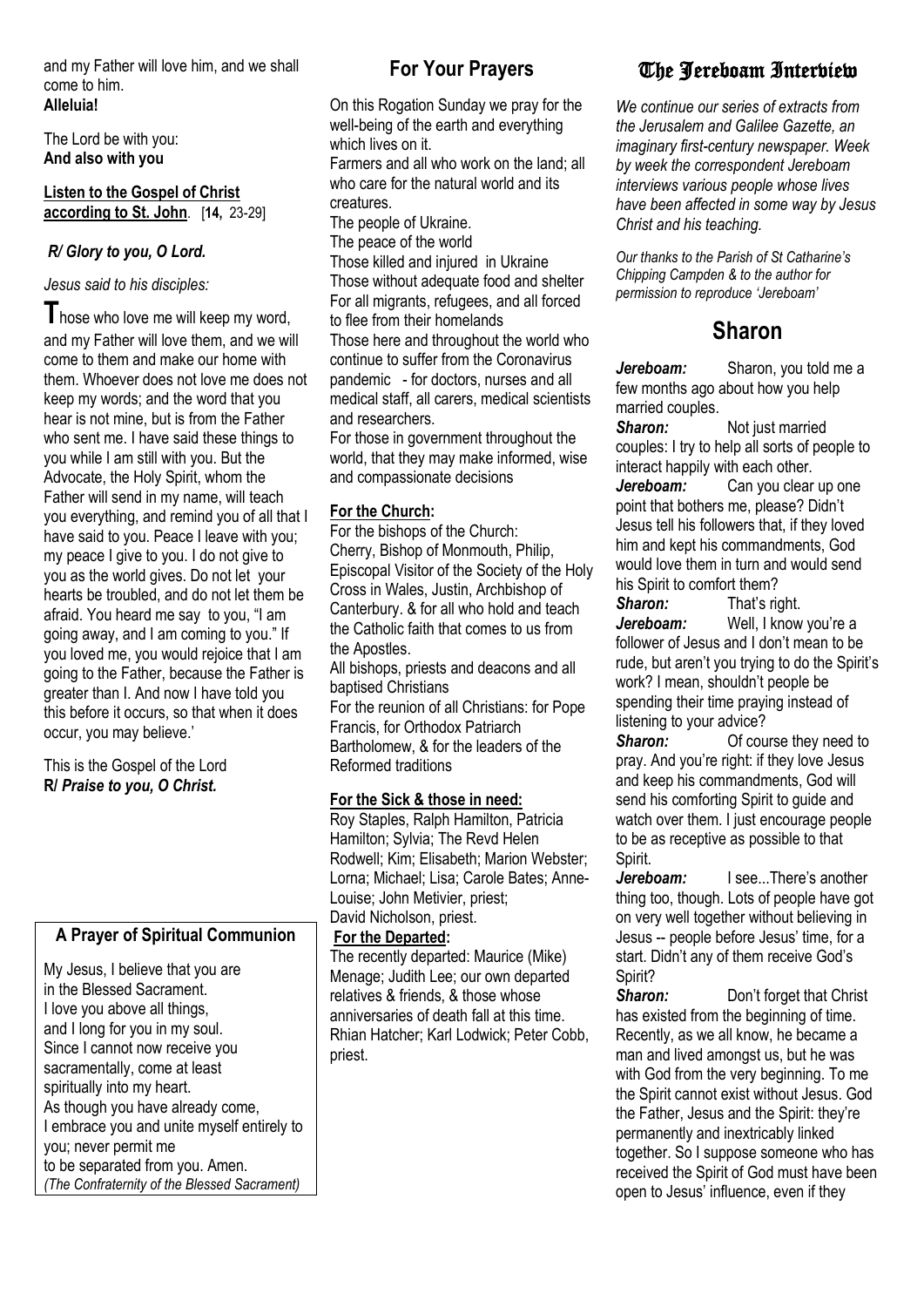didn't realise it.

*Jereboam:* But surely you either believe in Jesus or you don't... **Sharon:** "Belief" can be a difficult word for some people. They don't trust their faith enough to describe it like that. But if we think of being open to Jesus, to God, to the Holy Spirit, that idea somehow doesn't demand such a feeling of confidence. Some people feel happier with that. And others might be open to these influences even without understanding them in our terms. That probably sounds quite rude, but I don't mean it that way. *Jereboam:* Don't worry, Sharon...but doesn't conscious belief in Jesus matter to you at all? **Sharon:** Of course it does. It's fundamental to me. I think that everyone should develop their faith as much as possible, and so, as a follower of Jesus, I try to honour and glorify him to the best of my ability. All the same, I'm keen not to pass too many judgements on others. *Jereboam:* Of course not. Thank you for sharing your thoughts with us.

## **Thought for the Week**

"This world is not just a gift from God; it is a challenge for humanity. We have at last come to learn the truth that we have mistreated the natural environment and its resources. The consequences are plain and painful. They are evident in the air that we breathe, the water that we drink, the food that we consume, the emotional and physical problems that we face in our health, but also in our relationships with each other on the local, regional, national and global levels.' *Ecumenical Patriarch Bartholomew* 

# **This Week**

This Sunday is Rogation Sunday, when prayers are traditionally offered for the land and all who work on it, and for the good stewardship of the earth and all its creatures. St John's Gospel offers us comfort and peace in a very direct way. Jesus says "Peace I leave with you; my peace I give to you. Not as the world gives do I give it to you. Do not let your hearts be troubled or afraid."

The Easter season readings from the Acts

of the Apostles continue this week. We read of Paul converting a wealthy cloth trader, Lydia; of the dramatic conversion and baptism of the jailer and his family; Paul's bold speech to the crowd at the Areopagus and his fearless preaching in Corinth, despite the growing threat from the Jews. We also see how followers of Paul catch the fire of his faith and now begin to convert others.

In St John's Gospel this week, we realise we are approaching Pentecost in a few weeks time as Jesus begins to speak of his leaving the earth and of the coming of the "Advocate" - the Spirit of Truth. The image of the Trinity is clear: "when the Advocate comes whom I will send you from the Father...." To his disciples, the idea of his leaving fills their hearts with grief but Jesus reassures them, "it is better for you that I go" so that the Spirit can come to them. The Spirit "will guide you to all truth." Jesus promises, "Amen, amen, I say to you, you will weep and mourn, while the world rejoices; you will grieve, but your grief will become joy." "This is my commandment: love one another as I love you." "Whatever you ask the Father in my name he will give you." **Next Sunday** we celebrate The Ascension of the Lord. The readings begin with the story from the Acts of the Apostles of Jesus leaving his disciples and promising them the support of the Holy Spirit. The Gospel of St Luke tells of Jesus as he led his disciples out "as far as Bethany, raised his hands, and blessed them. As he blessed them he parted from them and was taken up to heaven."

## **A Homily for The Sixth Sunday of Easter**

In the Gospel today, Jesus says: *Those who love me will keep my word, and my Father will love them, and we will come to them and make our home with them.* The idea of "home" can mean different things to different people. For the very young it *should* be a place of complete security, and the possibility of growth and development, for young people home is somewhere to start out from, even to rebel against; as we get older perhaps it is a place to build or to come back to, to revisit even if it's only in our memories or imaginations, although nostalgia is a very

dangerous thing in which to lose ourselves.

These days, of course, We are told that there are young adults who not only are contented at home but can't be persuaded by their parents to want to leave at all; and now increasingly due to economic pressures such as ever higher house prices they tell us there are those who can't afford to leave home at all. And we should never forget that there are those who because of abuse or incompatibility find home anything but a place of happiness and security who can't wait to get out and never want to go back. And, of course, there are people who have had a good home and are happy to leave it for the adventure of starting off being on their own. There are those who have never really had a home and are always looking for one, perhaps without realising it. There are those too who go through life always searching to recover a sense of something lost which perhaps they feel is beyond recovery,

So the concept of home can be highly ambiguous; its a place where we can be happiest and potentially the most unhappy. In human experience, it can be a place of total acceptance but it can also be place of danger, conflict and betrayal. The Church is meant to be a home for the whole human family. It's one of the meanings and implications of that word "Catholic" which we say Sunday by Sunday in the Nicene Creed. The Church is our home and it's where we should encounter the Risen Lord and begin to find our ultimate and final home in God. If it isn't a place where we can find a home, and be at home and be able to welcome others into it, it can only be an institution, which is somewhere where no one can be truly at home, but only somewhere we can be abused or bullied, crushed, or ignored. The Church is meant to be the house of God, but like any other home it can be the scene of controversy and argument. Last week we heard the outcome of an argument in the Acts of the Apostles. Some traditional Jewish Christians came from Jerusalem to tell the recent converts at Antioch, who hadn't ever been Jews: Unless you are circumcised, unless you conform to the dietary requirements of the Law of Moses you cannot be saved. Whereupon disagreement and argument broke out, which was eventually settled in